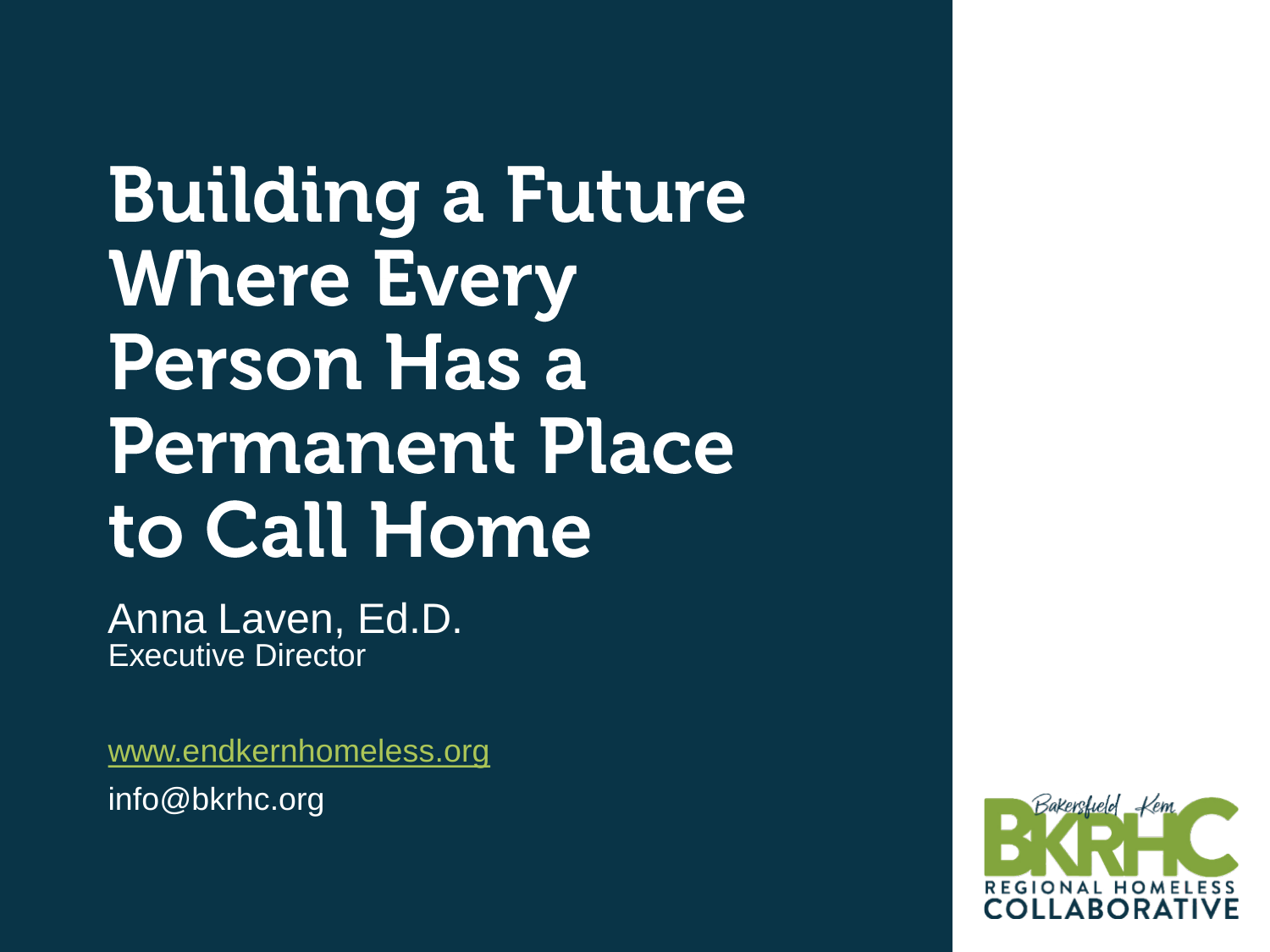#### What is the Bakersfield-Kern Regional Homeless Collaborative?

Independent 501(c)3 Nonprofit founded in 2019

**Represent** regional service providers for grant funding

**Coordinate** 10-Year Plan to End Homelessness

*Does not directly provide any homeless services*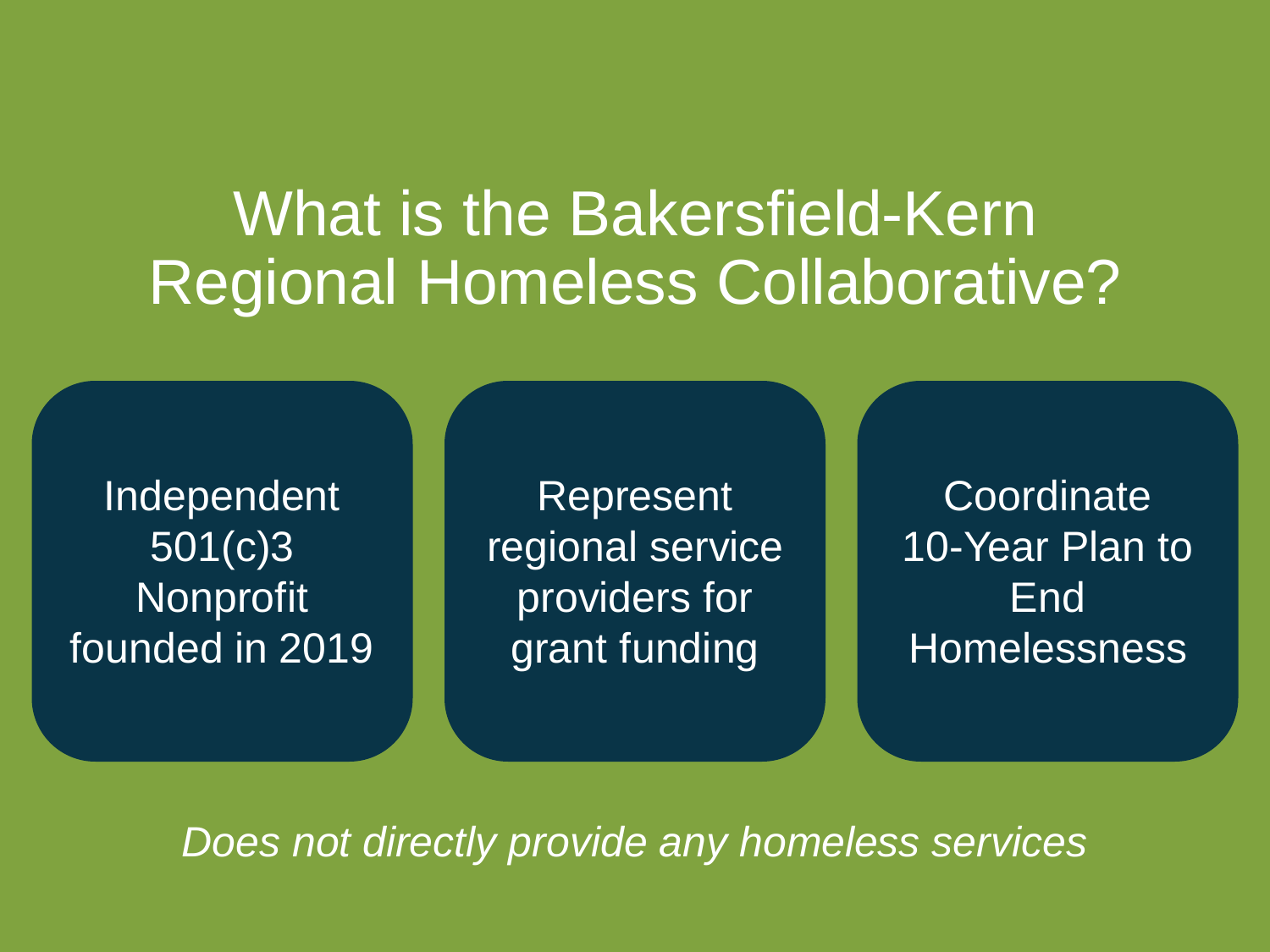Who experiences homelessness in our community?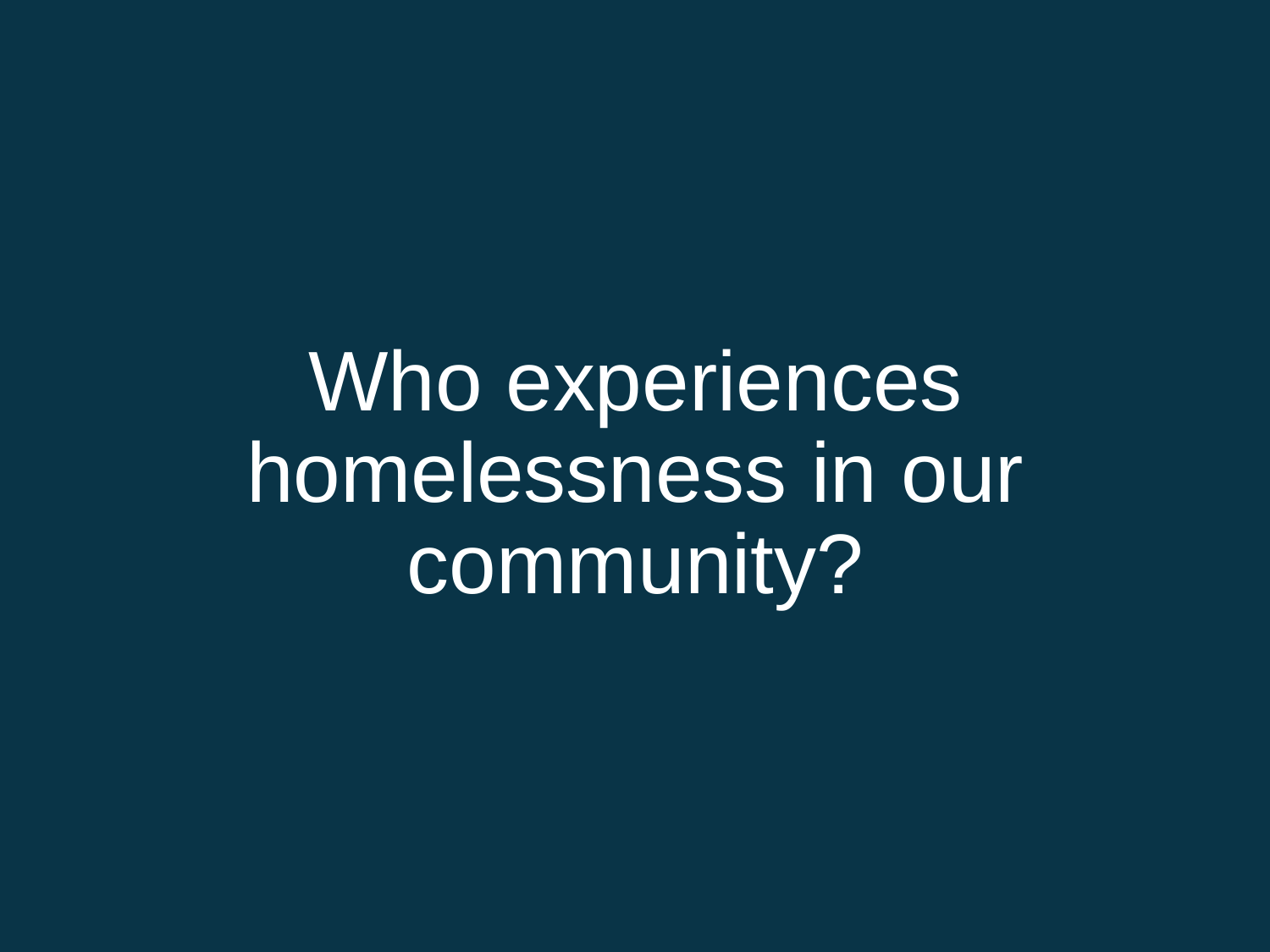# Just as likely to be female as male.

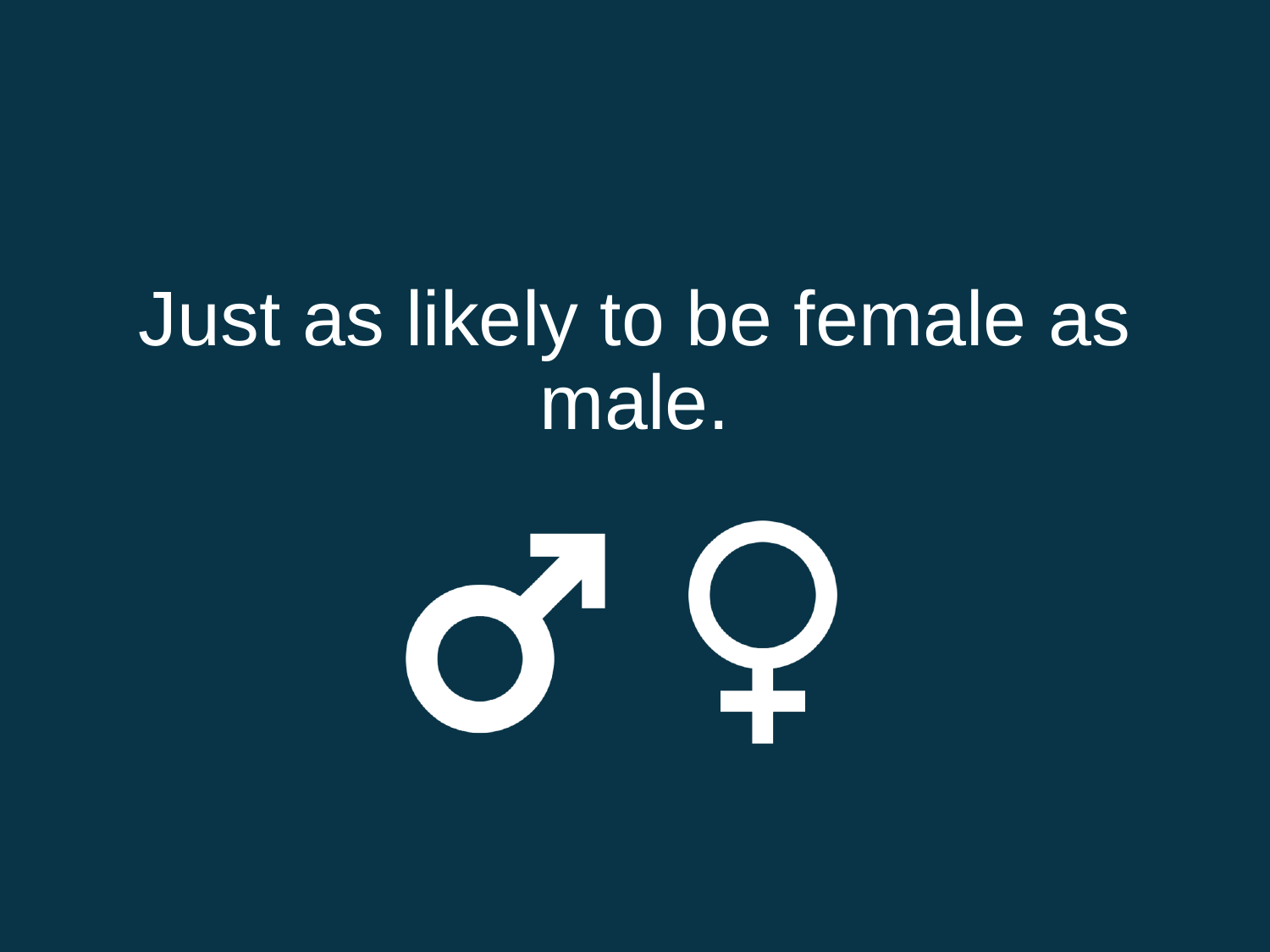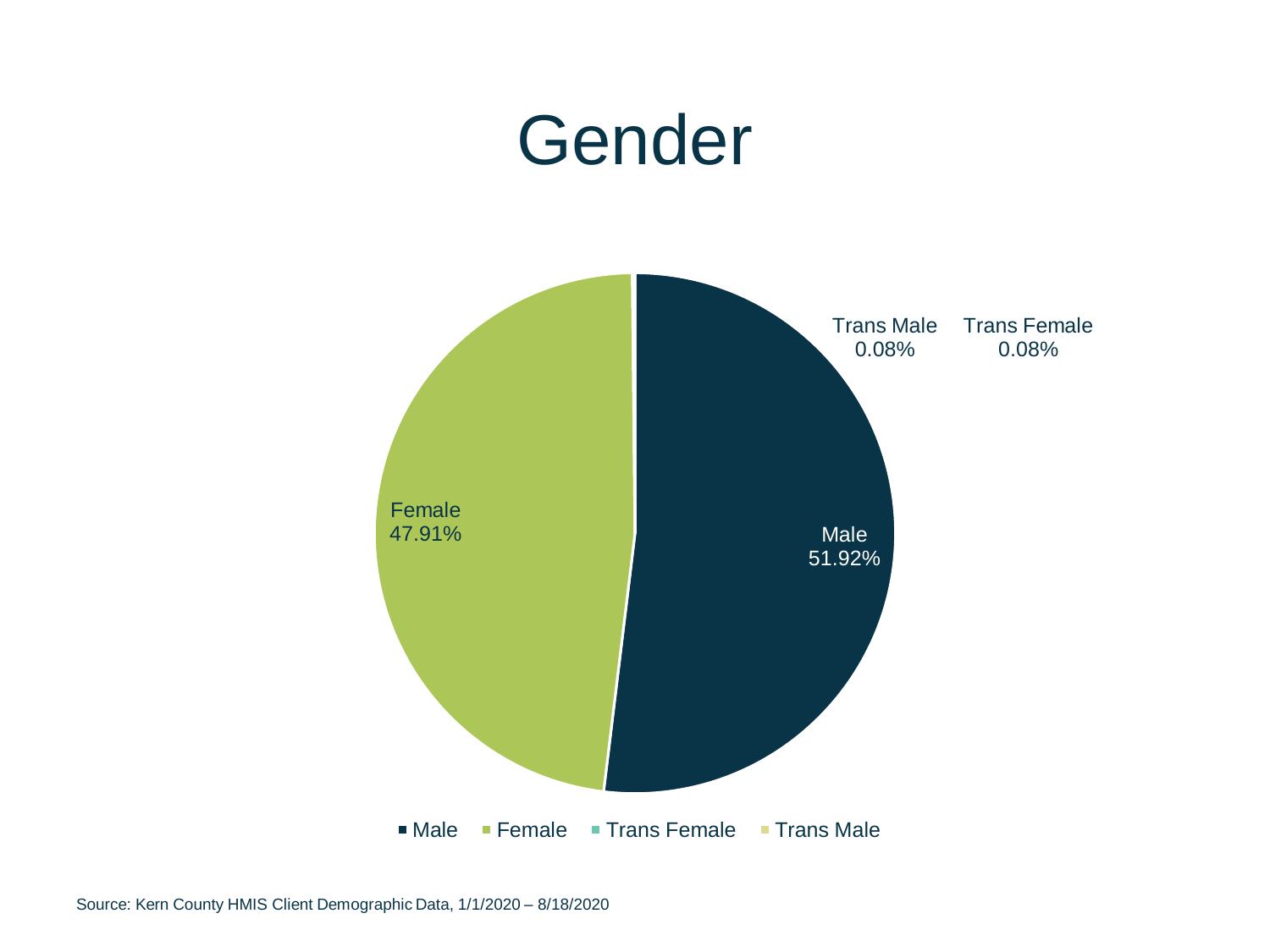# 1 in 5 Persons Experiencing Homelessness is 17 or younger.

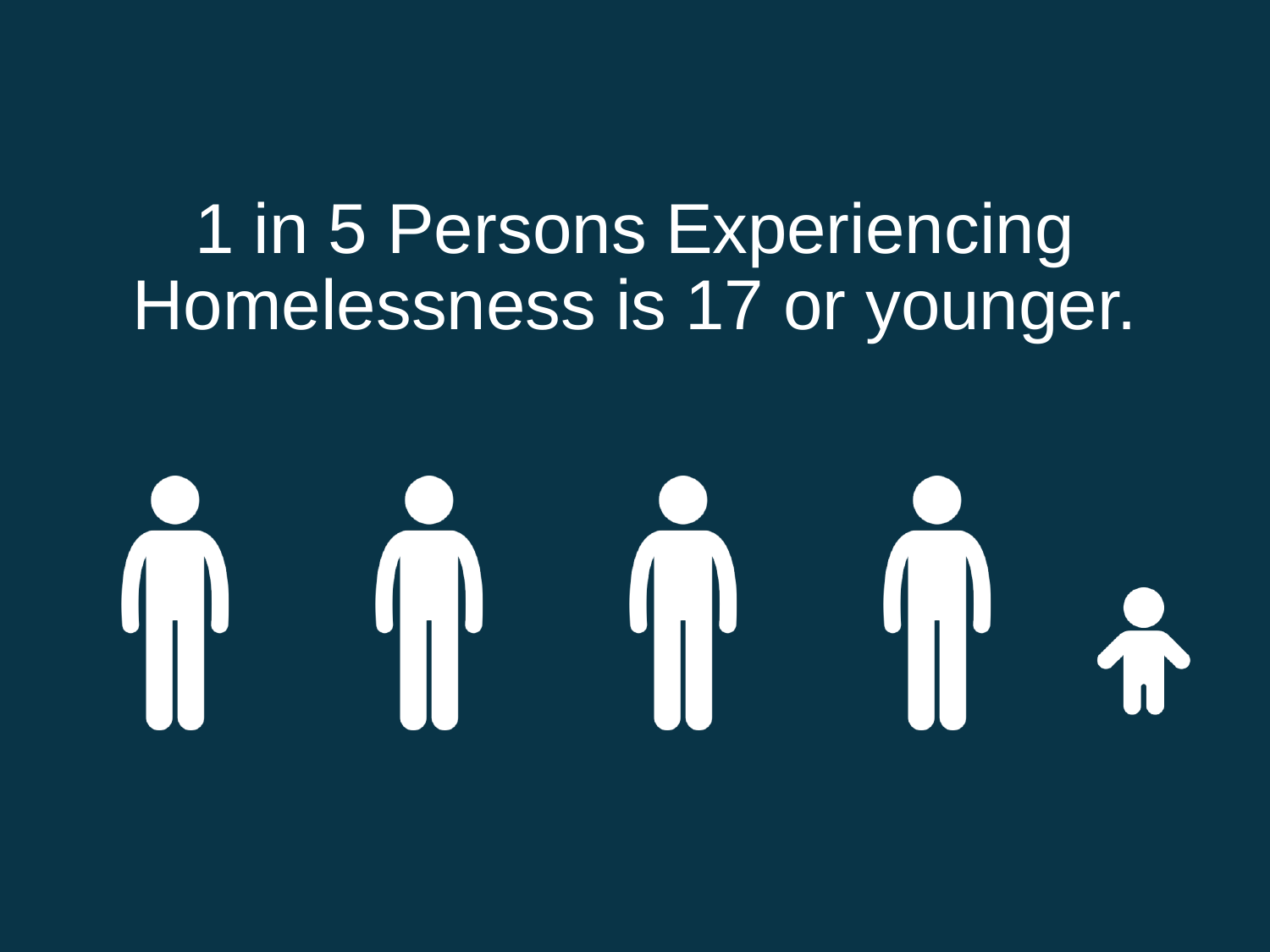# Age Range

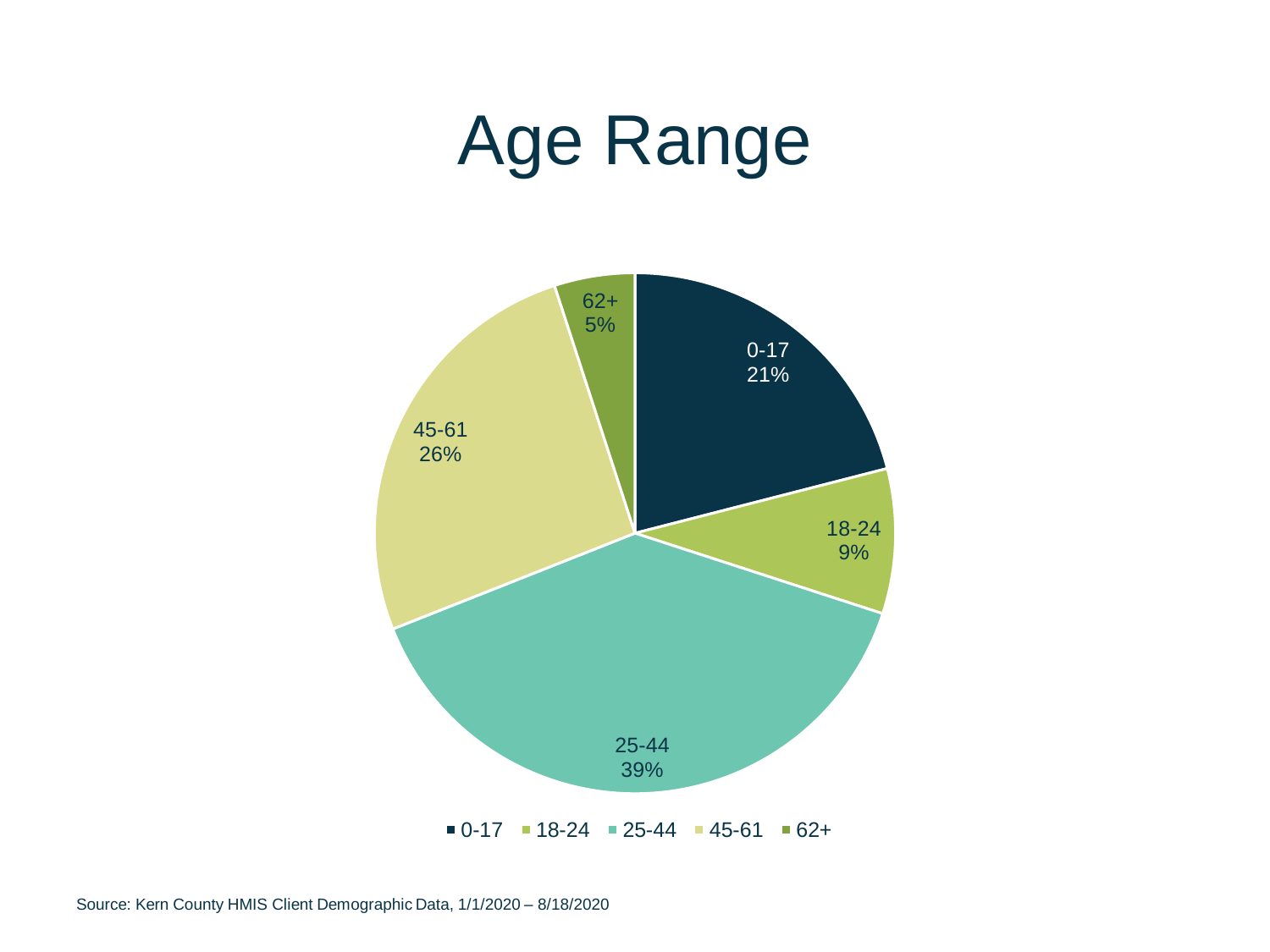All races & ethnicities experience homelessness.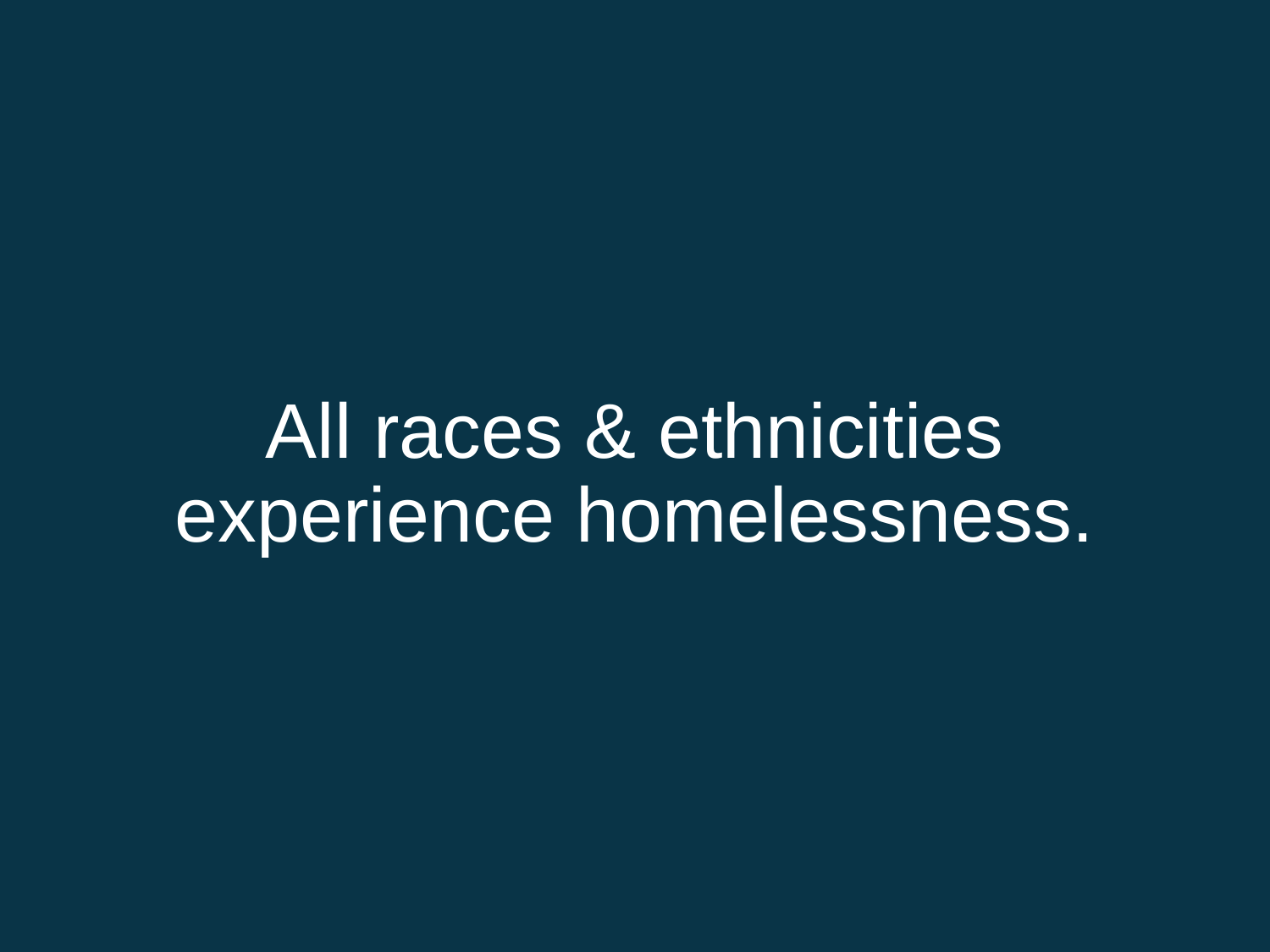# Race & Ethnicity



- **American Indian or** Alaska Native
- Asian
- **Black or African** American
- **Native Hawaiian or** Other Pacific Islander
- White, Non-Hispanic
- White, Hispanic
- Multiple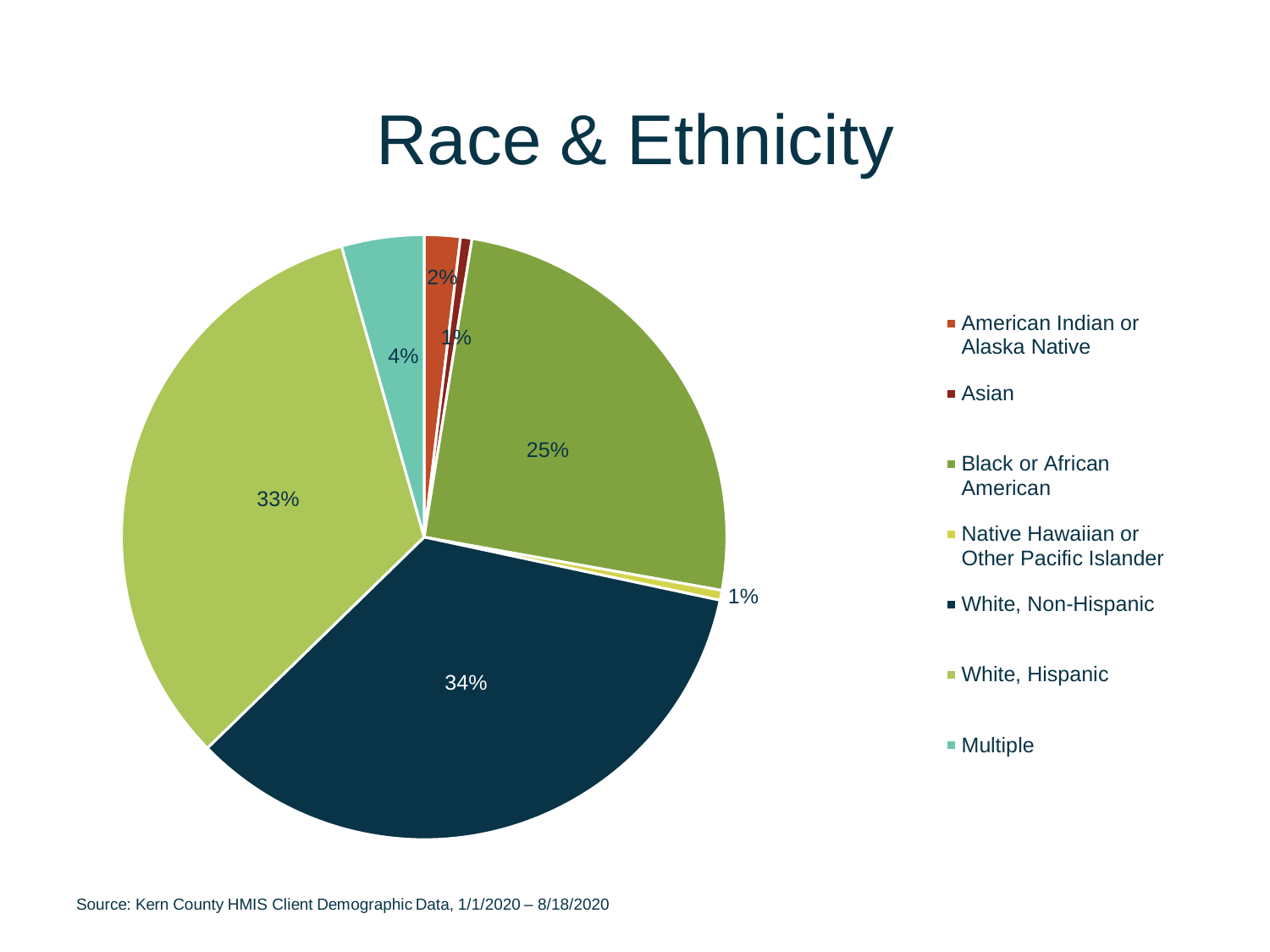Most do not report substance abuse.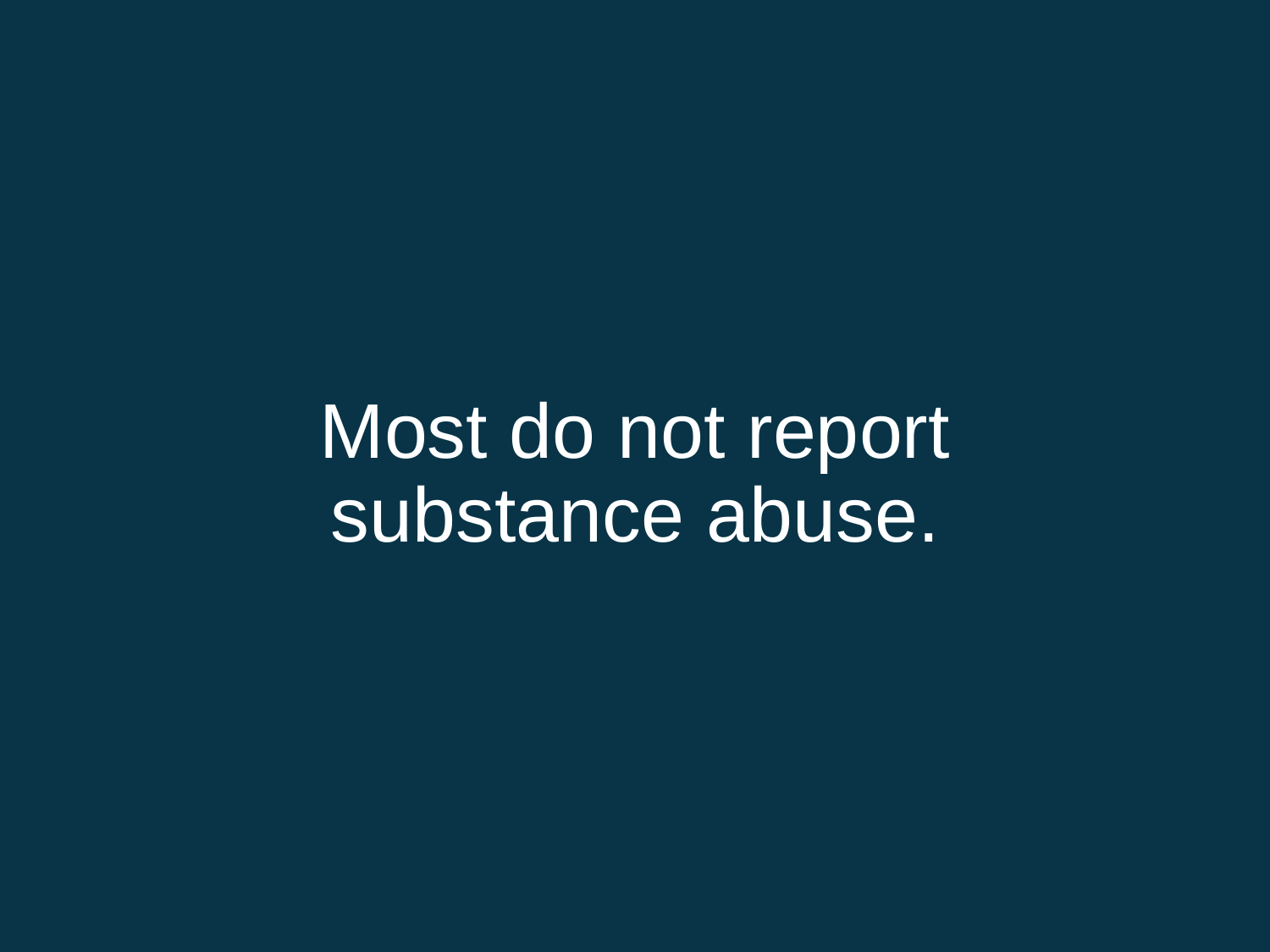# Self-Reported Substance Abuse



Source: Kern County HMIS Client Demographic Data, 1/1/2020 – 8/18/2020, "No Answer" (N=1,478), "Doesn't Know" (N=1) and "Client Refused" (N=0) excluded.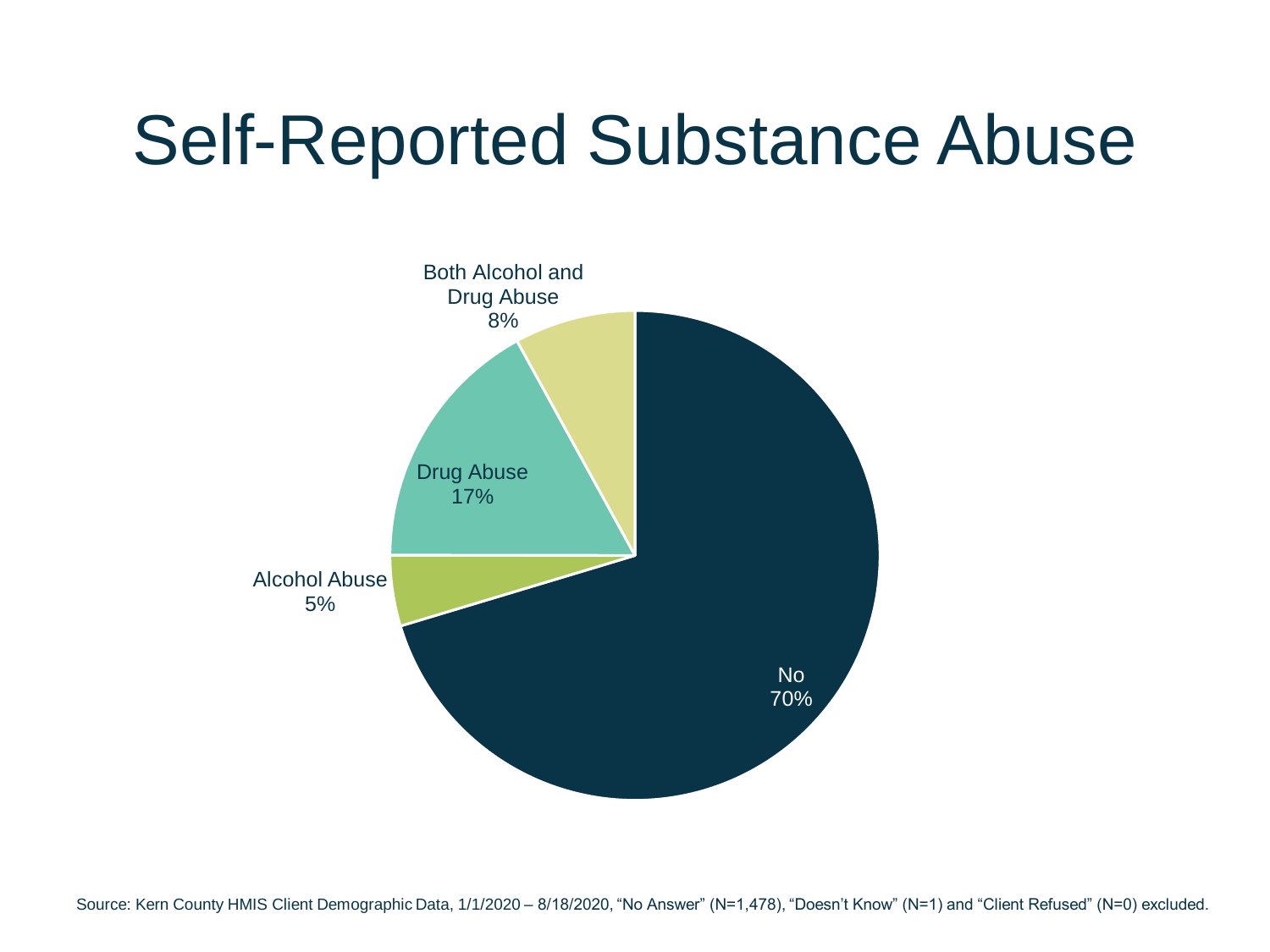Many face challenges from mental health illness or developmental disabilities.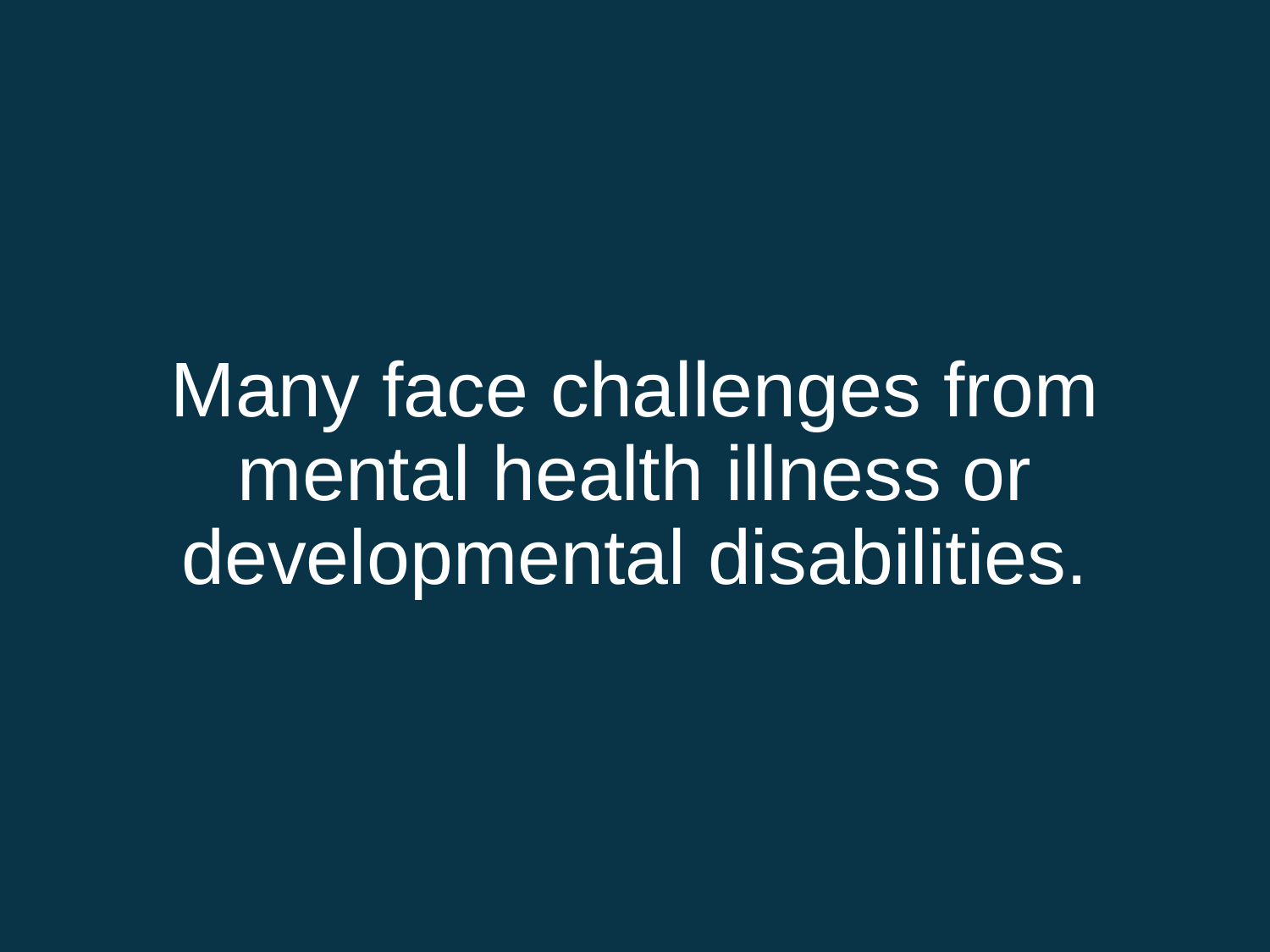## Developmental Disabilities and Mental Health Illness



Source: Kern County HMIS Client Demographic Data, 1/1/2020 – 8/18/2020, "No Answer" (N=1,378, N=1,363), "Client Doesn't Know" (N=1, N=9) and "Client Refused" (N=0, N=0) excluded.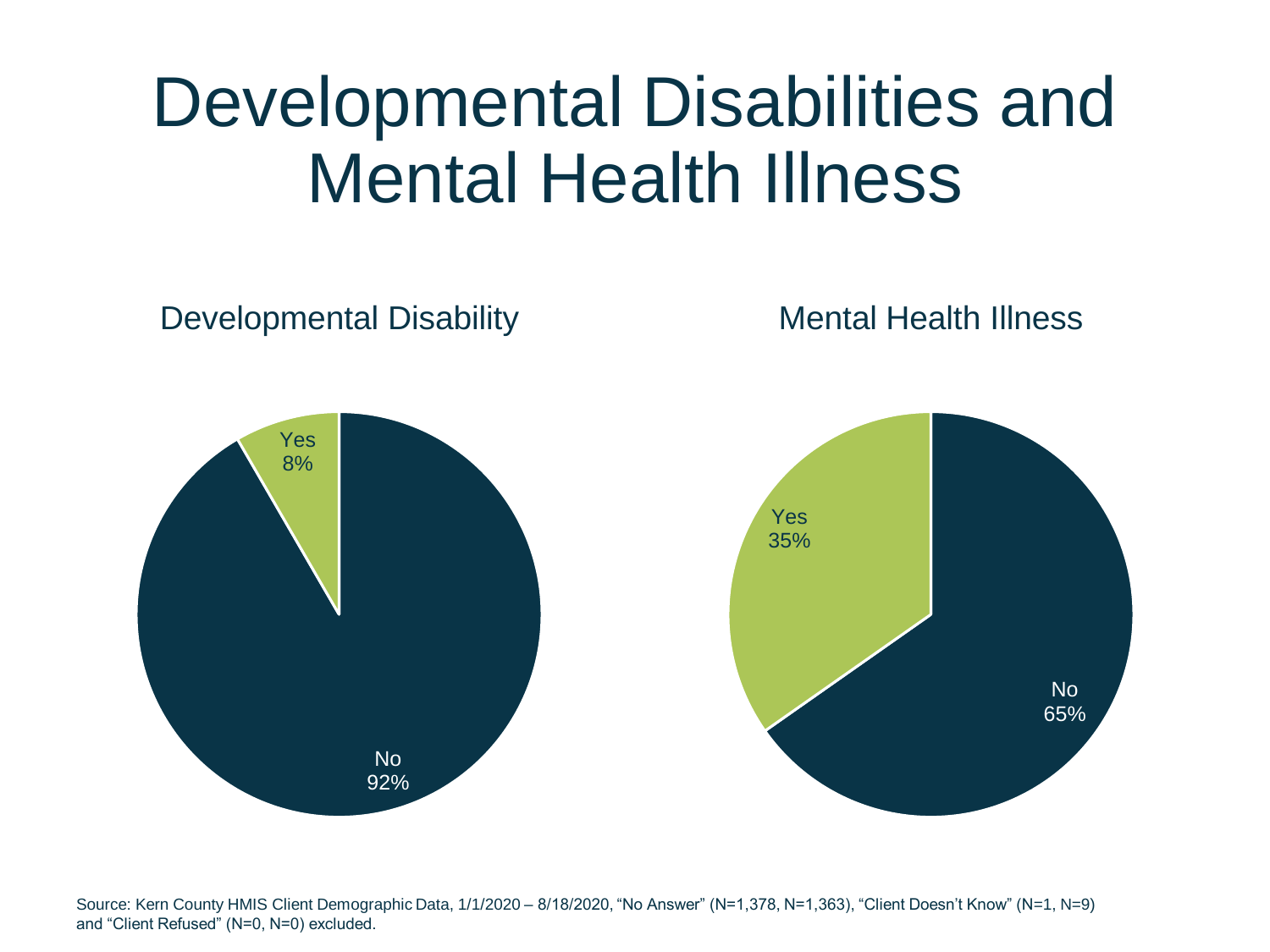# We're all affected by homelessness.

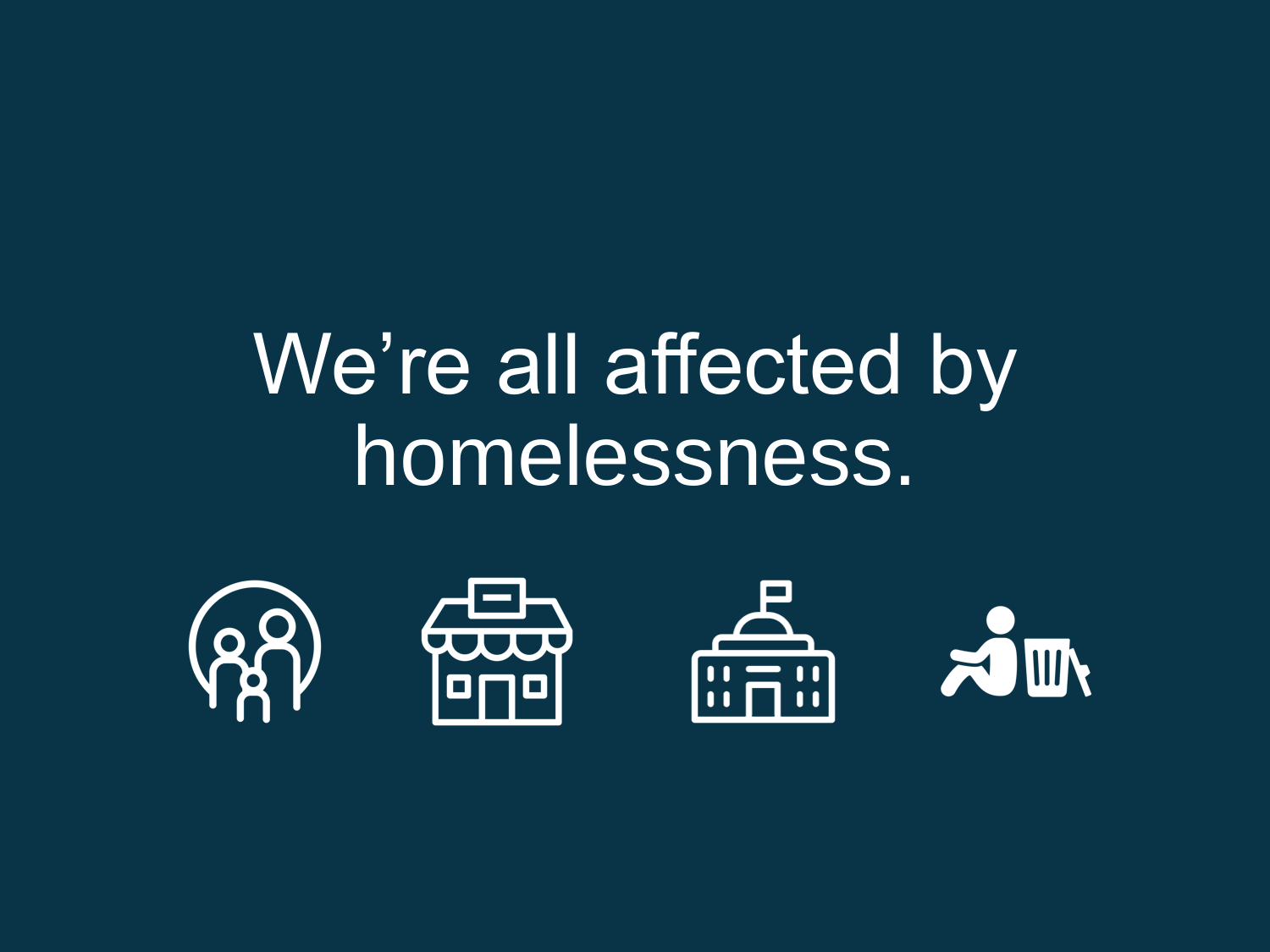# Our situation isn't hopeless.

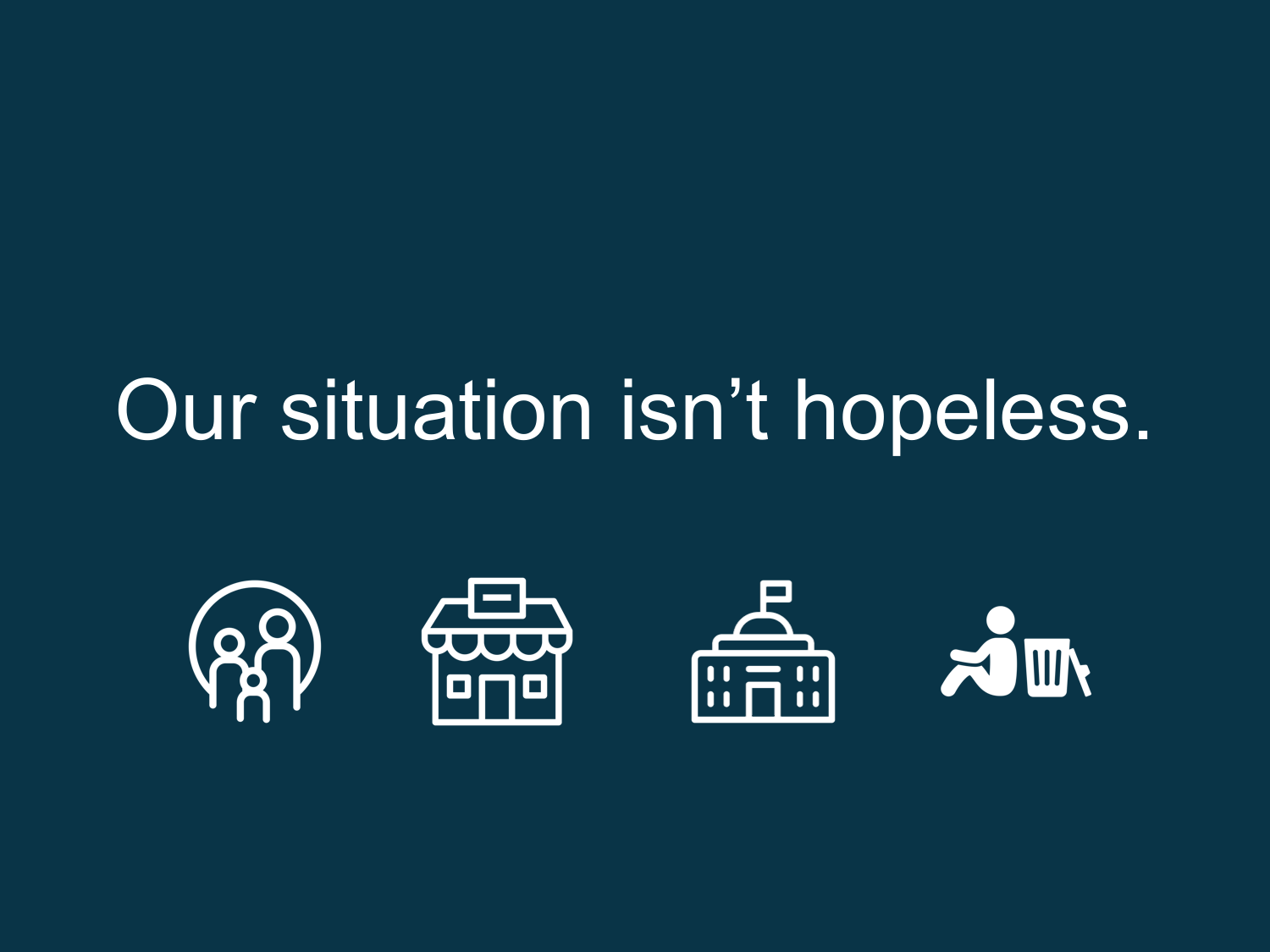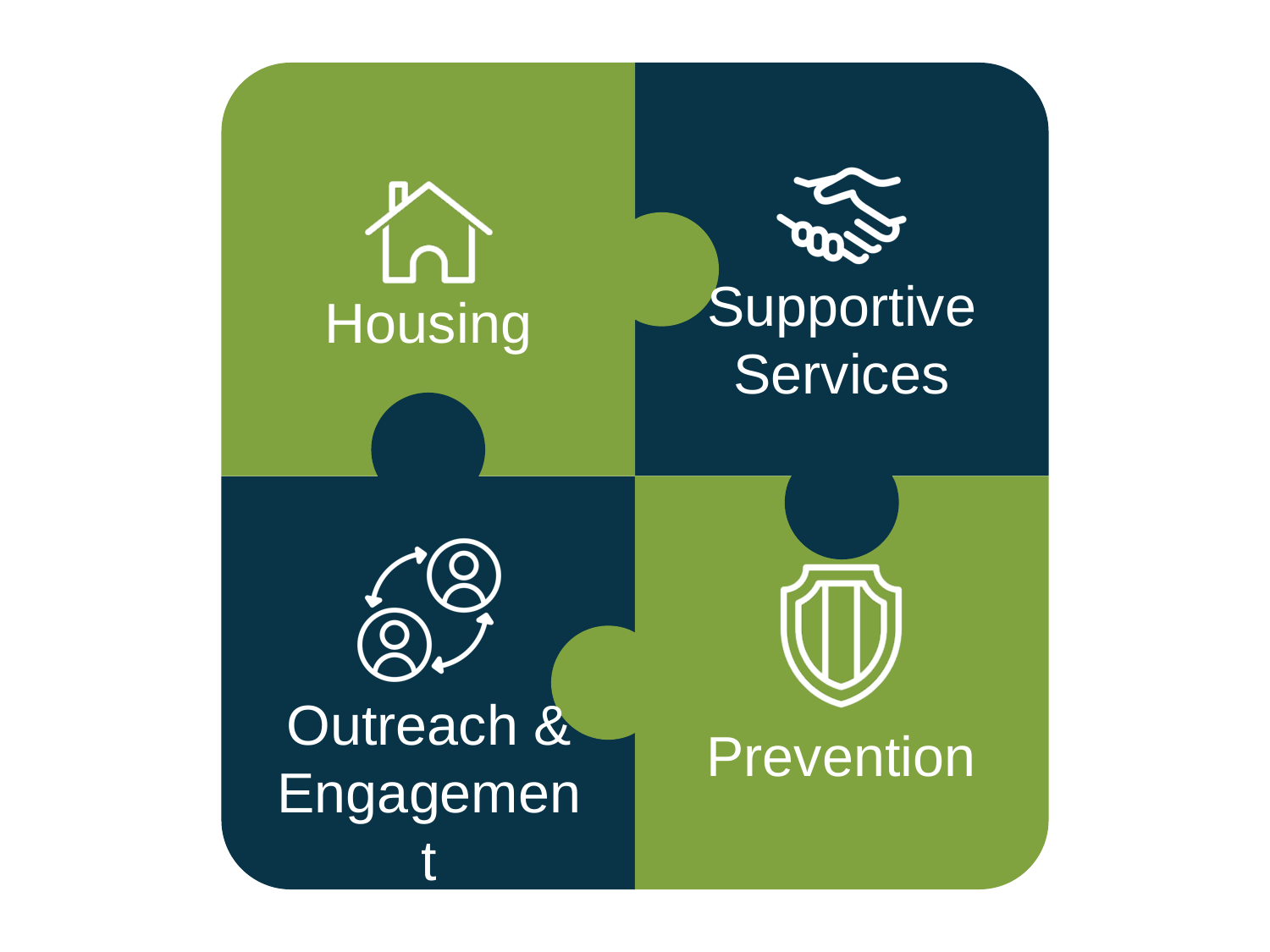

#### Housing

People experience homelessness when they don't have a permanent place to call home.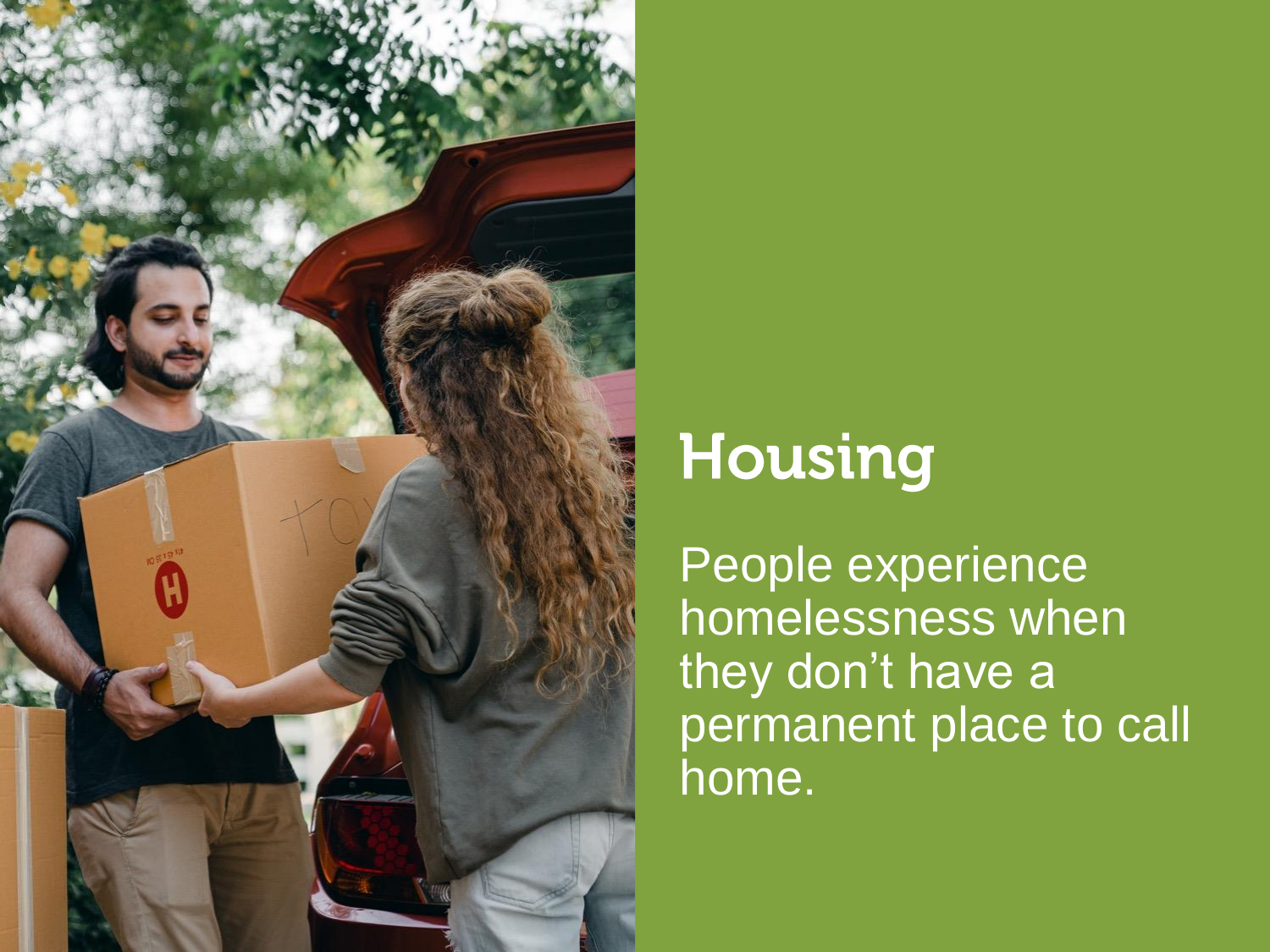#### **Outreach & Engagement**

We earn the trust of people experiencing homelessness so we can serve them best.

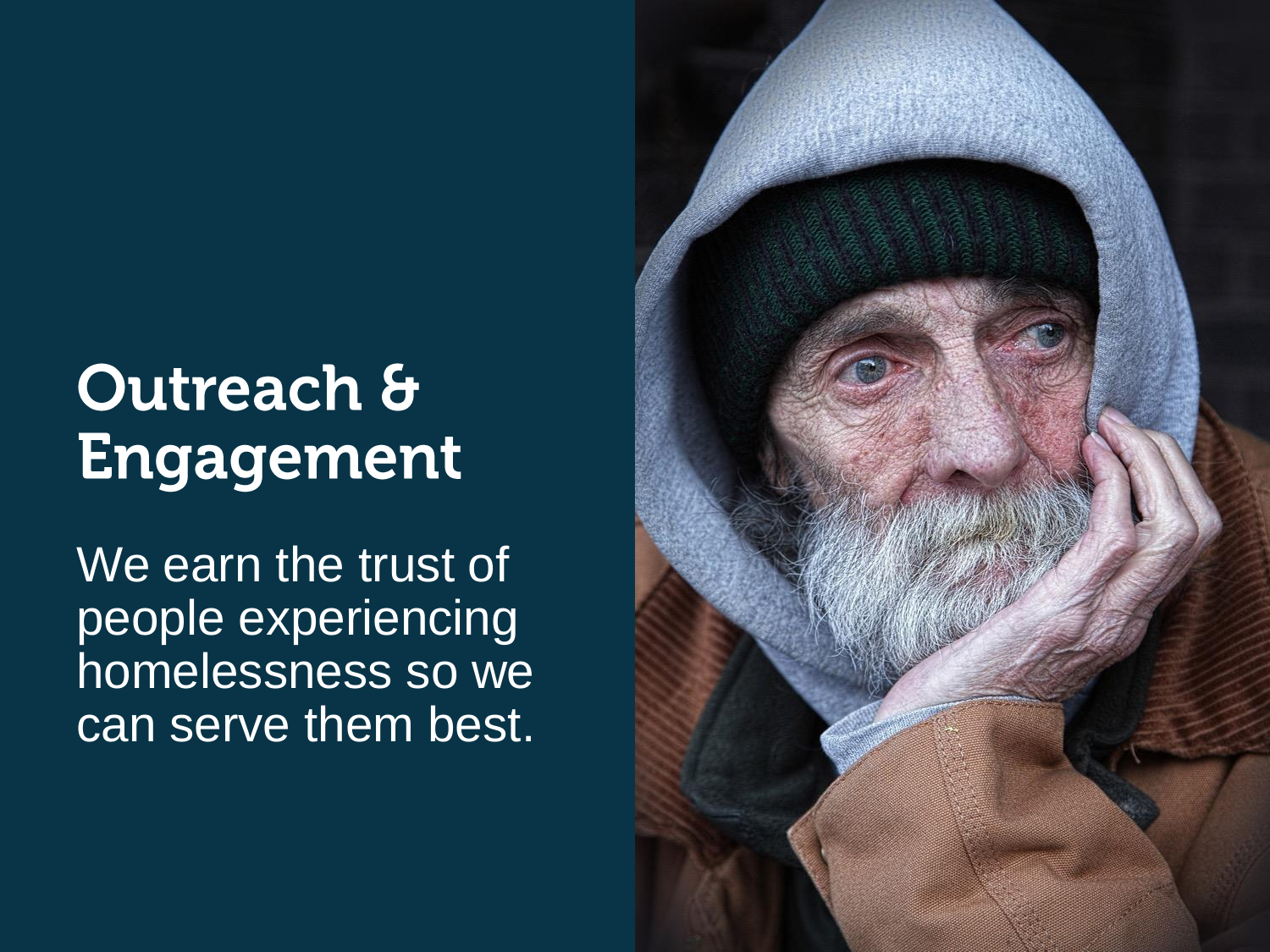

#### Supportive **Services**

Supportive services help people develop long-term stability.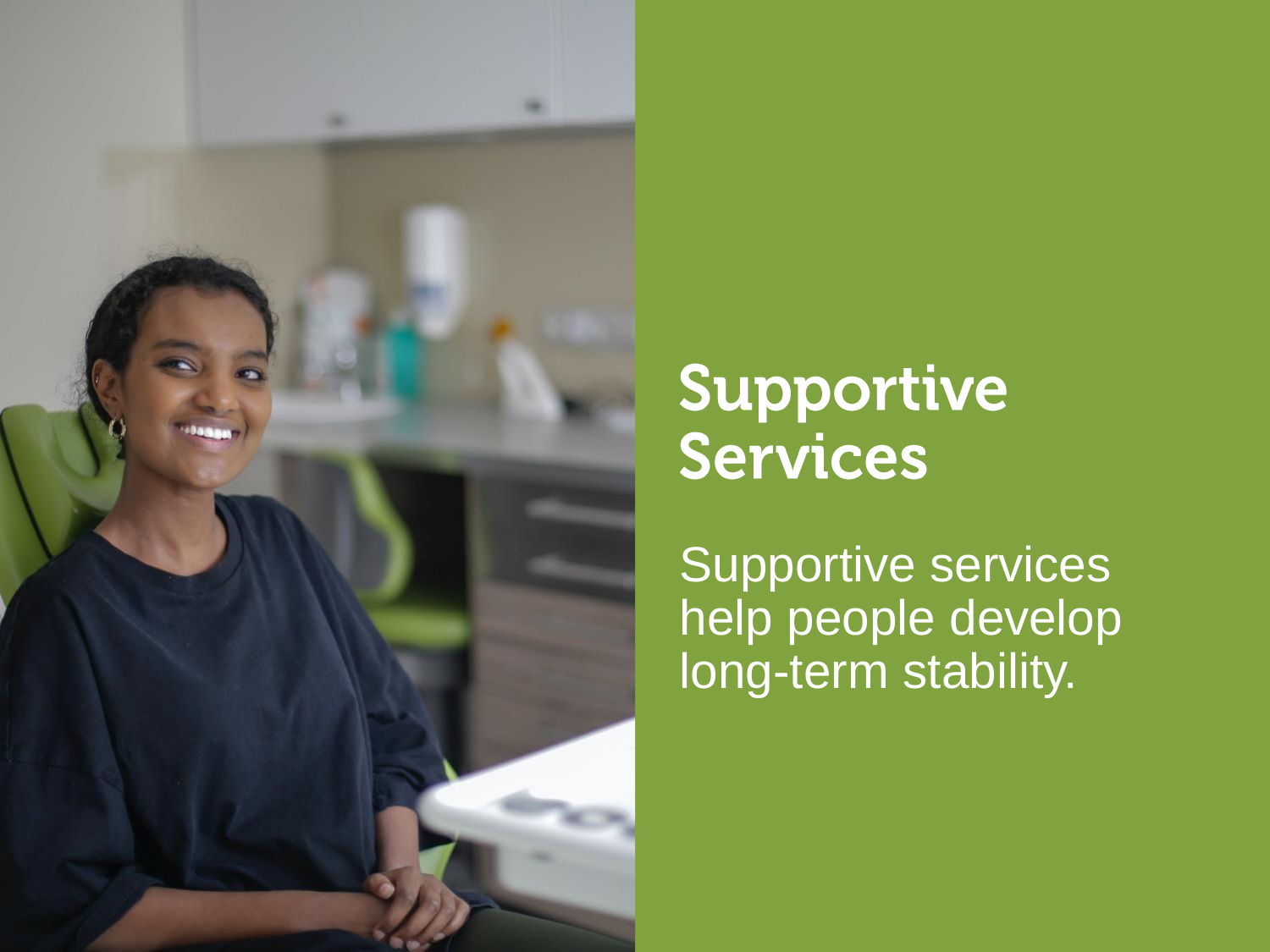#### **Prevention**

The best way to end homelessness is to prevent it from happening in the first place.

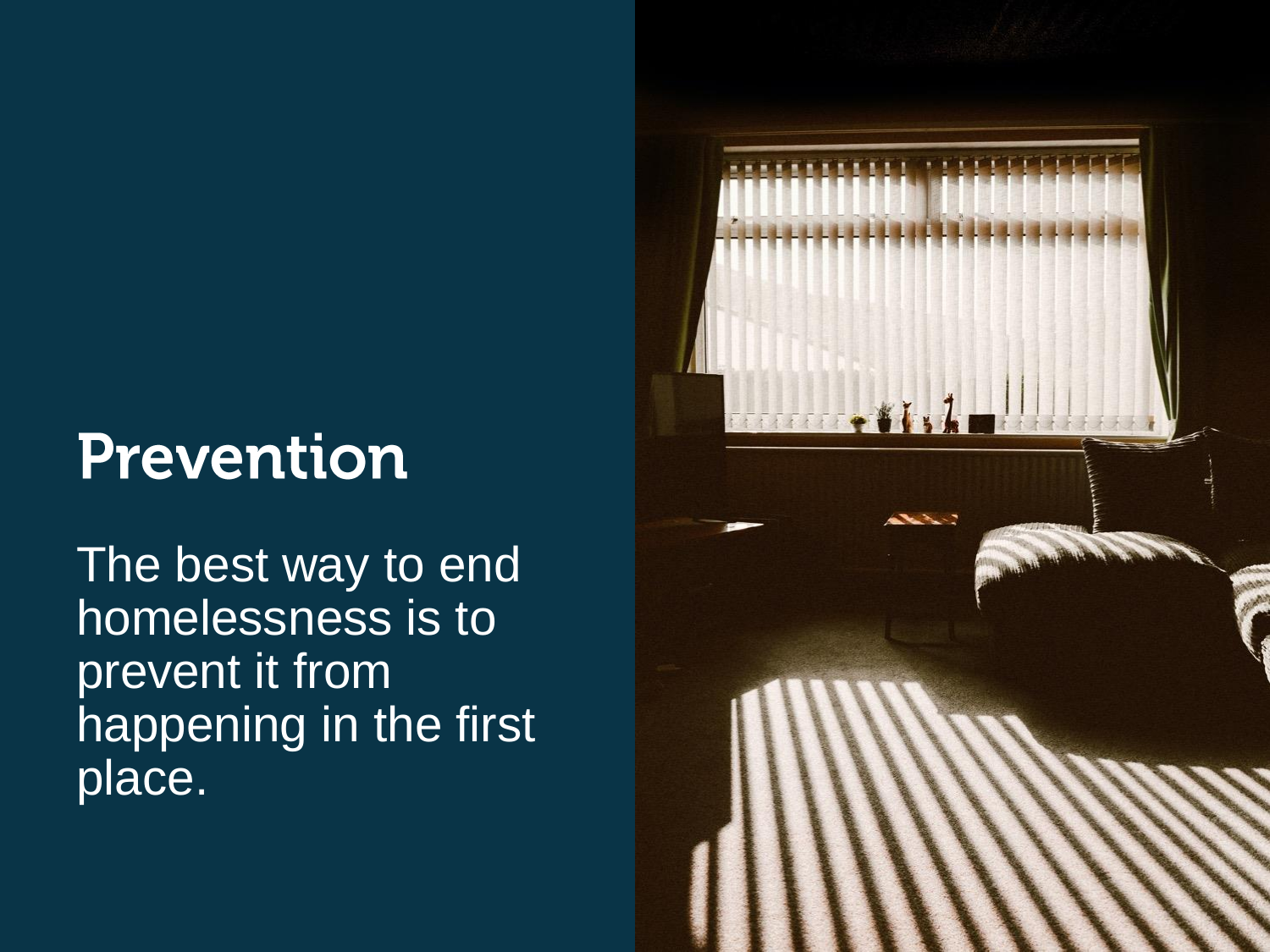We succeed when homelessness is

✓ Rare ✓ Brief ✓ Non-reoccurring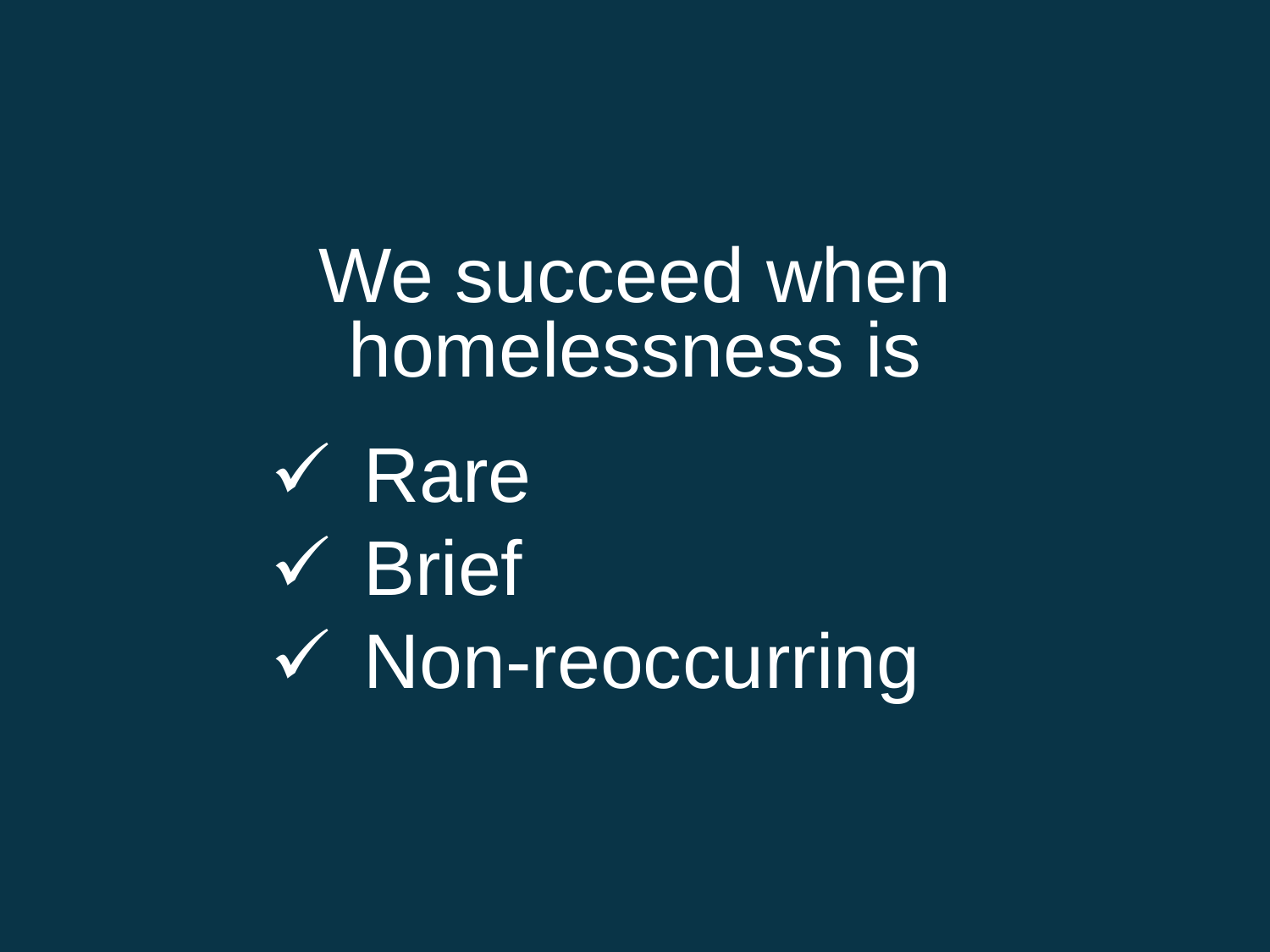# A Collaborative Approach to Addressing Homelessness

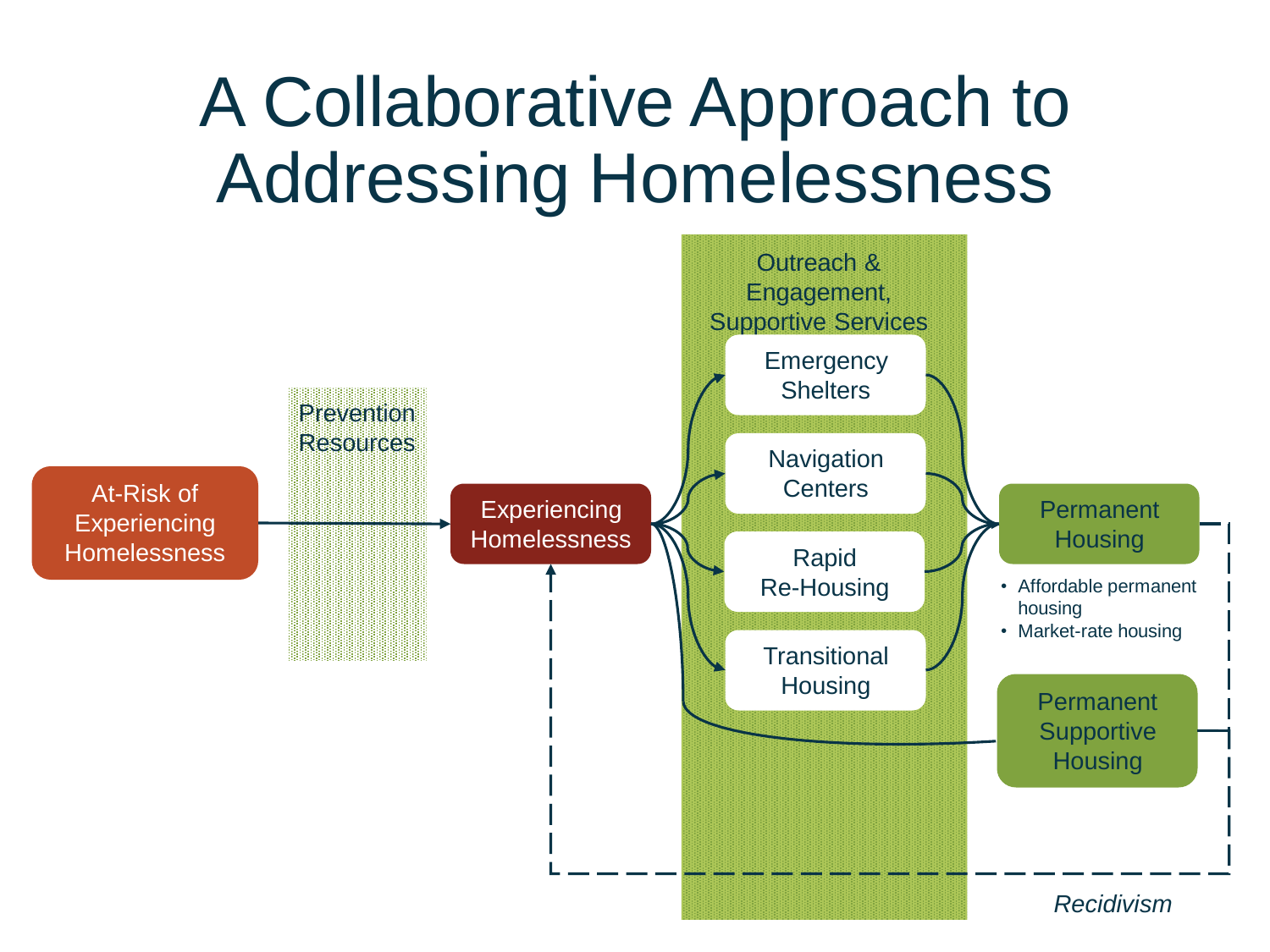## Key Performance Indicators

#### Inflow

Number of individuals entering homelessness for the first time

#### **Outflow**

Number of individuals that exited to permanent housing destinations

#### Length of Time **Homeless**

The average length of time persons are homeless in ES and TH projects

#### Recidivism

Percentage of housed individuals returning to homelessness in 2 years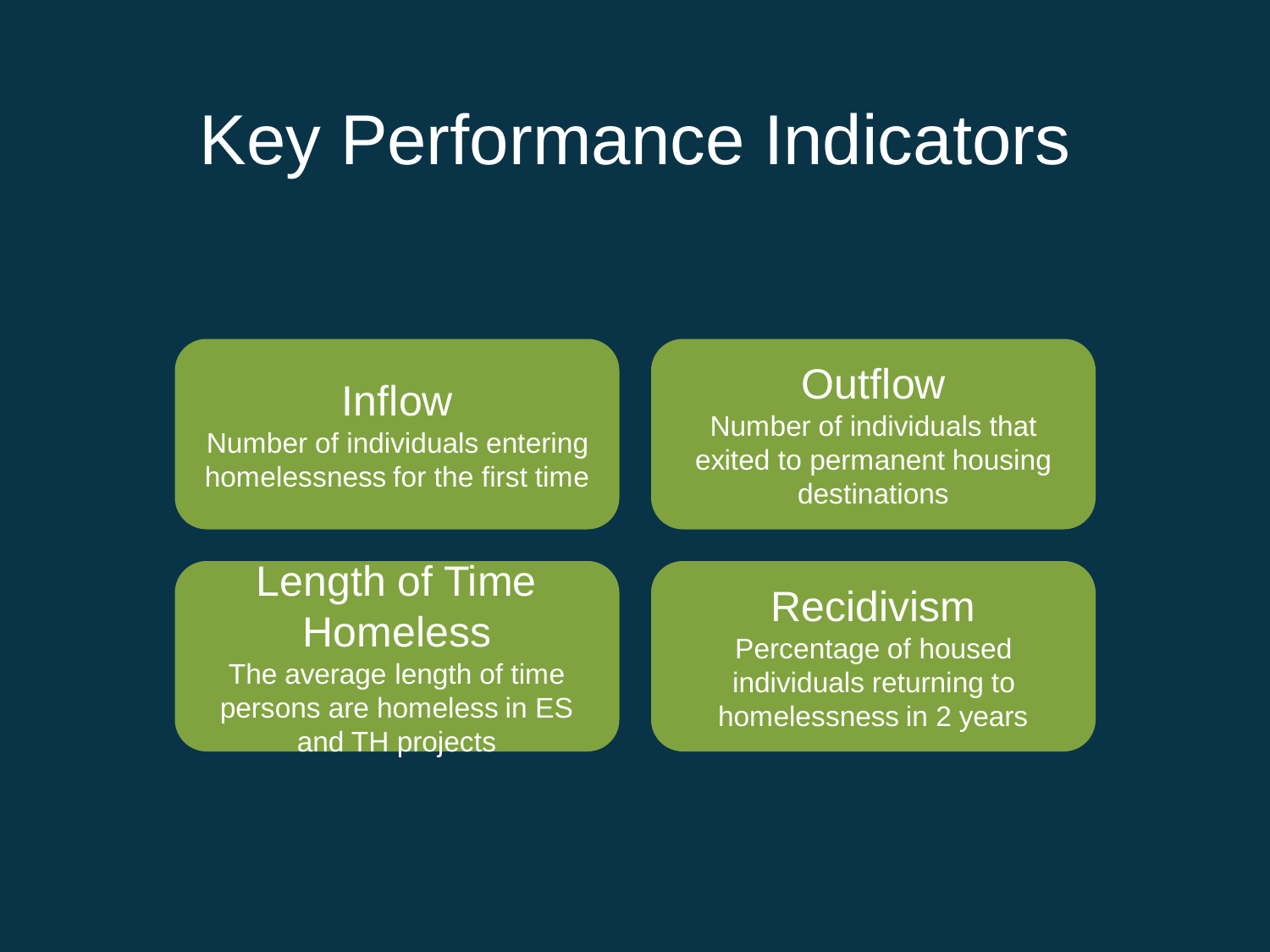#### How We Measure Success

| Goal                | <b>Key Performance</b><br>Indicator | Objective     |
|---------------------|-------------------------------------|---------------|
| Rare                | Inflow                              | Decreasing    |
|                     | Outflow                             | $\geq$ Inflow |
| <b>Brief</b>        | Length of Time<br><b>Homeless</b>   | Decreasing    |
| Non-<br>reoccurring | <b>Recidivism</b>                   | Decreasing    |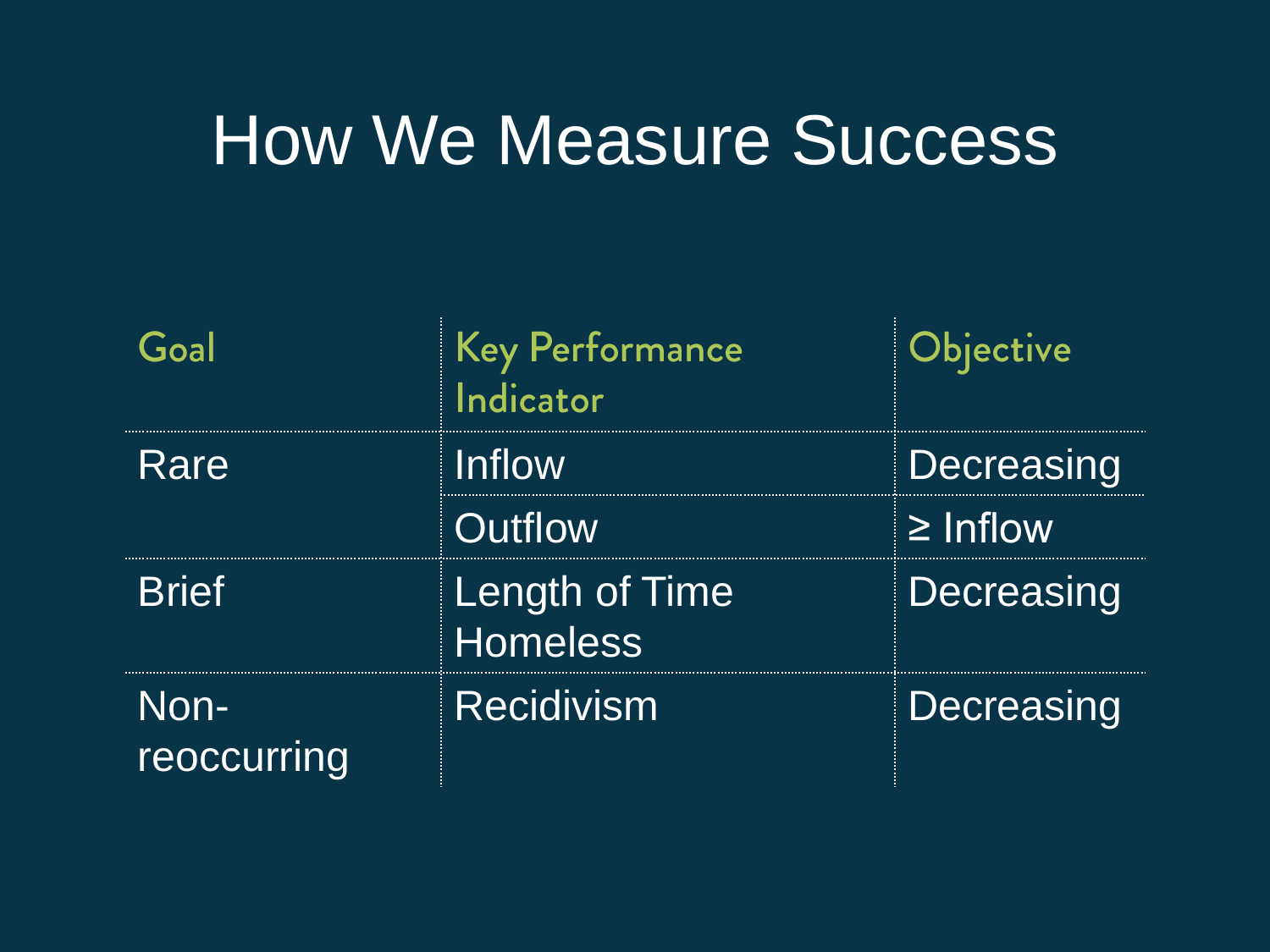## Homelessness Inflows vs. **Outflows**



■Inflow ■Outflow

Figure 1. Number of individuals entering homelessness for the first time (inflow) versus number of individuals exiting to a permanent housing destination (outflow)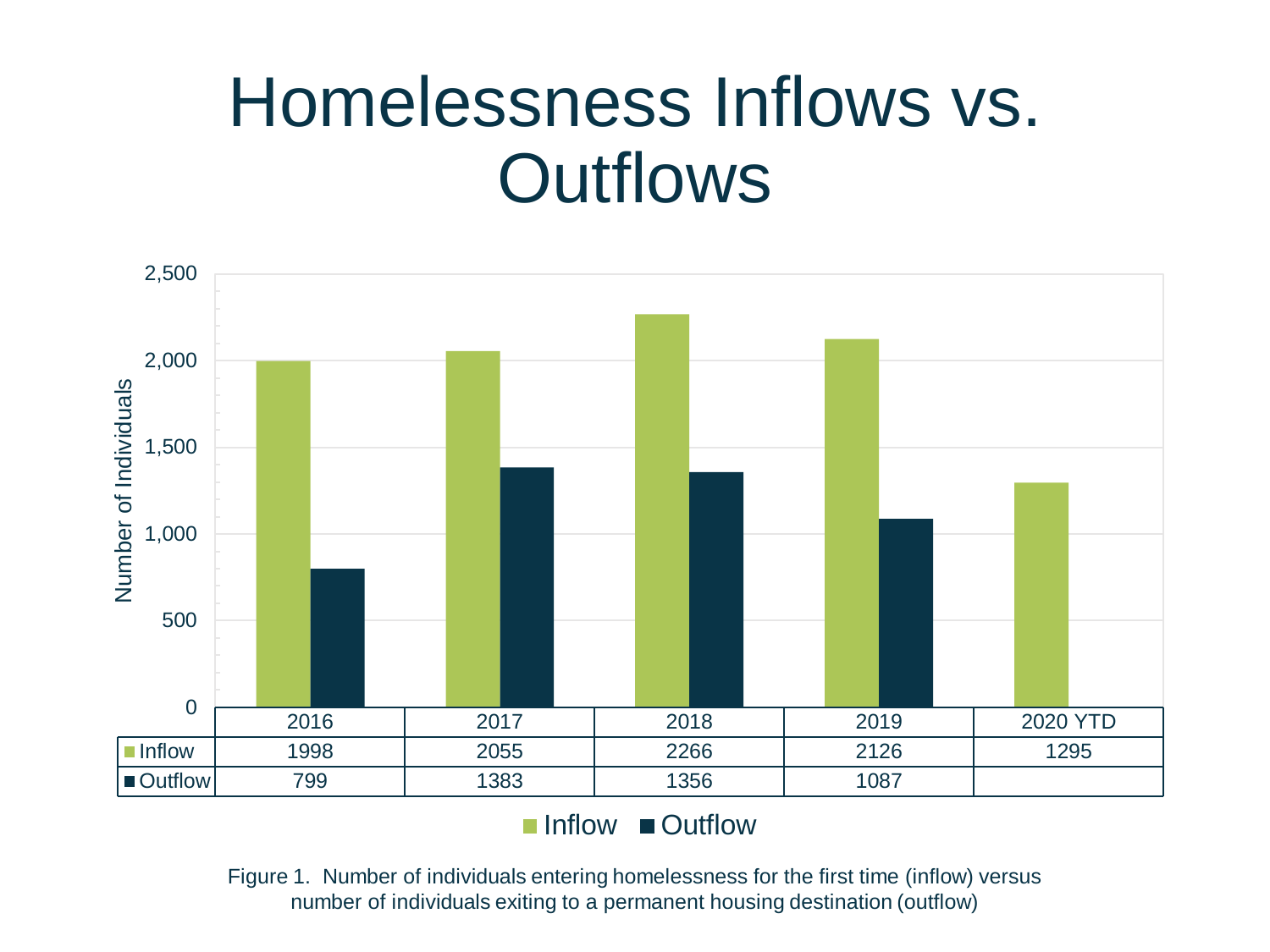# Length of Time Homeless



Figure 2. Average length of time homeless (bed nights) for individuals in Emergency Shelter and Temporary **Housing**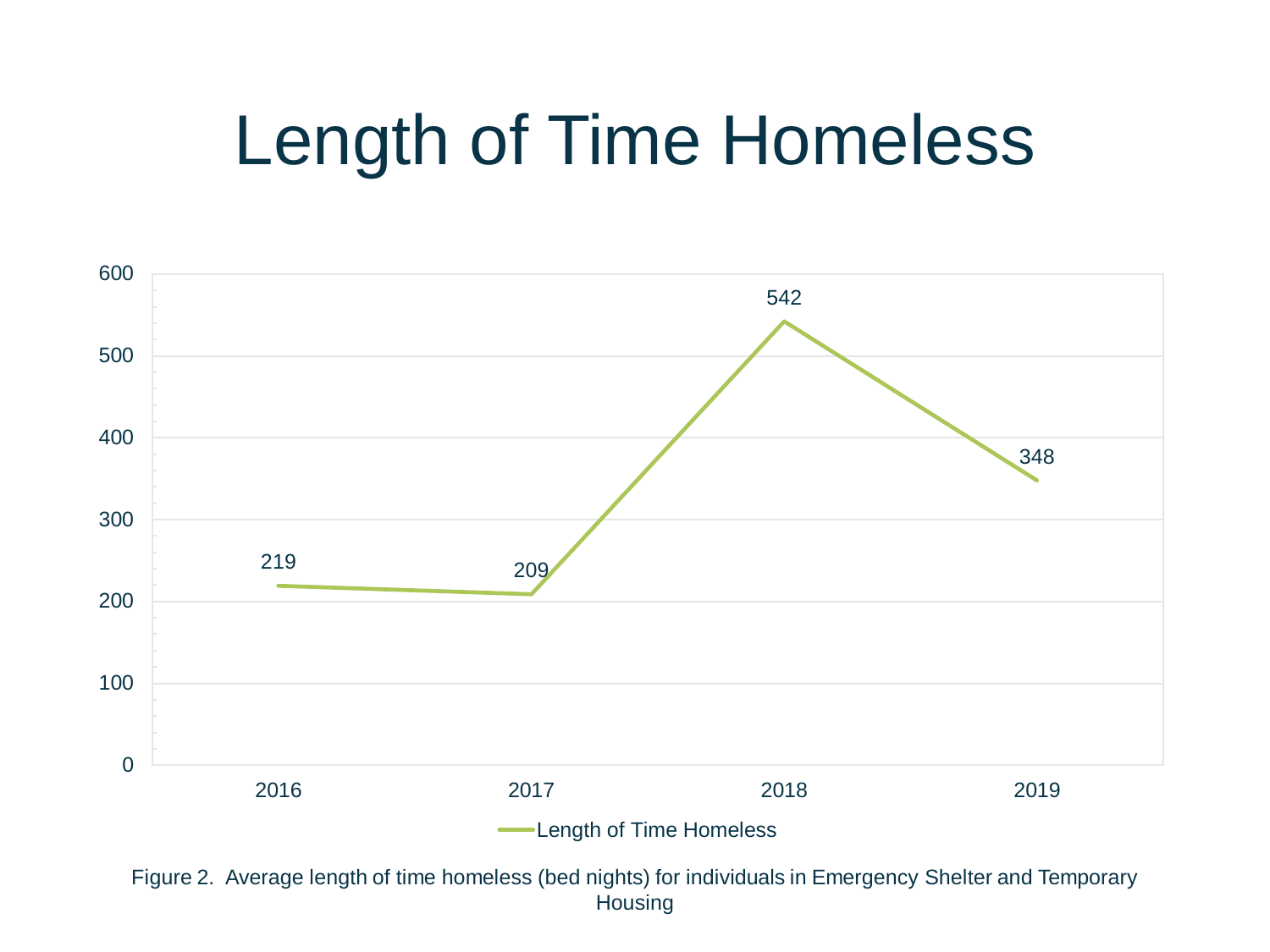# Homelessness Recidivism Rate

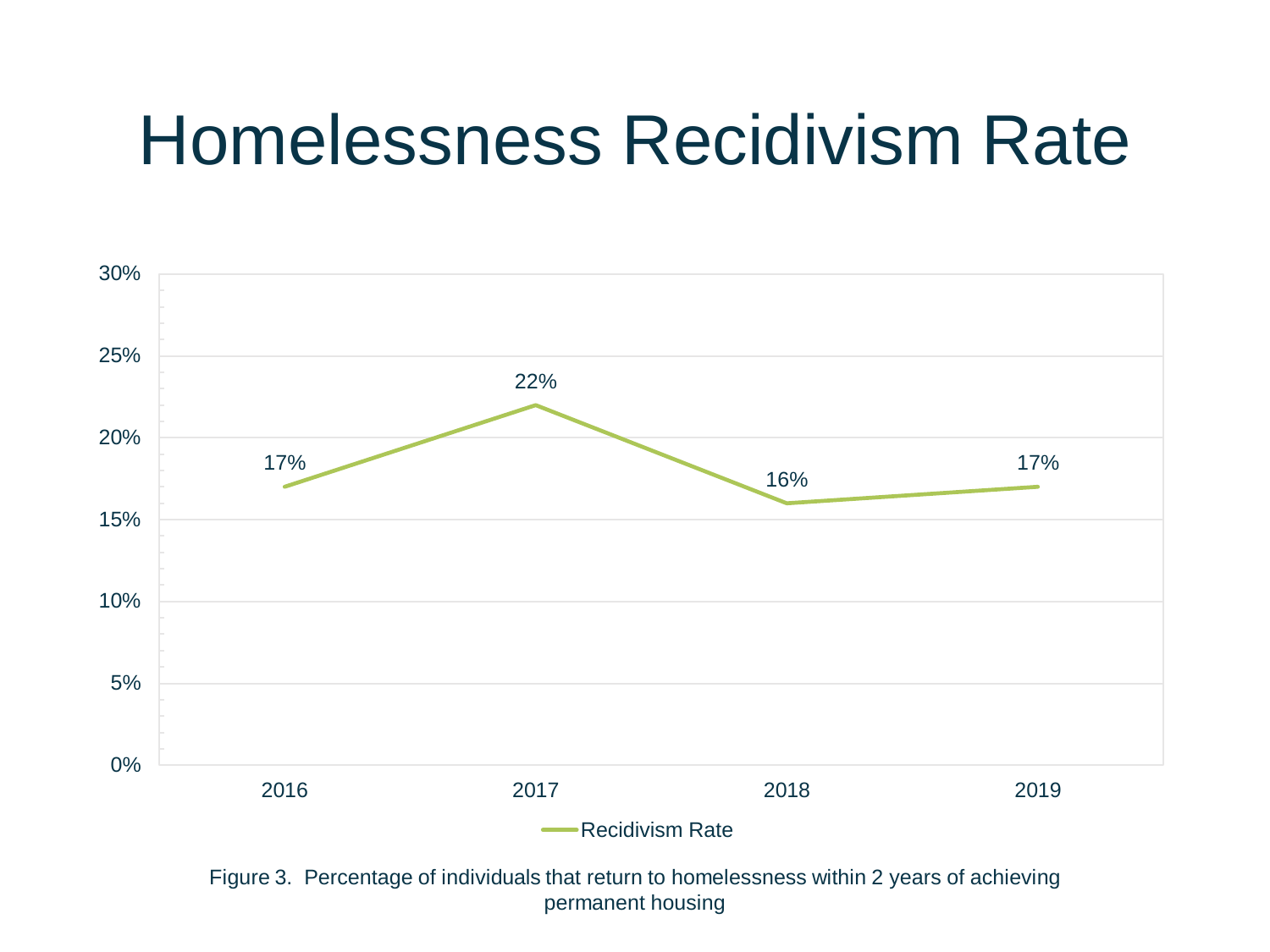## 5 Ways to Help Address Homelessness

- 1. Remember that people experiencing homelessness are people and remind others of this truth
- 2. Sign-up for our email list
- 3. Join the Collaborative
- 4. Volunteer for the 2021 PIT **Count**
- 5. Make a financial contribution